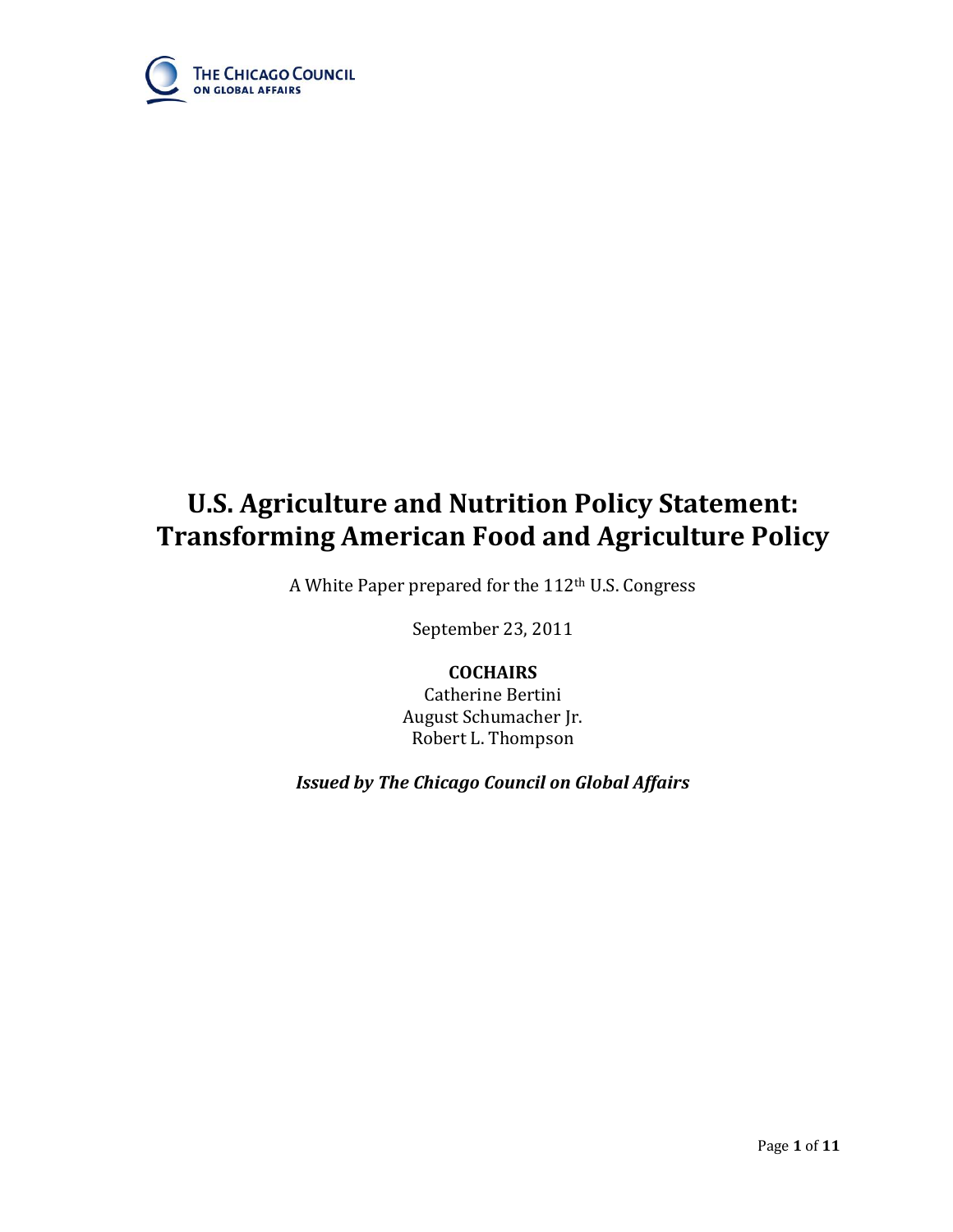

# **U.S. AGRICULTURE & FOOD POLICY PANEL**

*NOTE: This white paper is based on broad consultations with the following members of the U.S. Agriculture & Food Policy Panel. The conclusions and recommendations in this paper are the sole responsibility of the cochairs. The panel contributed to this paper, but individual members may not agree with every conclusion and proposal offered.* 

## **Cochairs**

**Catherine Bertini,** Former Executive Director, UN World Food Program **August Schumacher Jr.**, Former Undersecretary of Agriculture for Farm and Foreign Agricultural Services; US Department of Agriculture **Robert L. Thompson**, Professor Emeritus of Agricultural Policy, University of Illinois at Urbana-Champaign

## **Panel Members**

**Gary Blumenthal**, President & CEO, World Perspectives Inc. **Michael Boehlje**, Distinguished Professor, Department of Agricultural Economies, Purdue University **George Braley**, Consultant **Steve Brody,** Director, Biotechnology Affairs & Regulatory for Pioneer, a DuPont Business **Mary Chambliss**, Consultant, International Food Assistance **Mike Espy**, former Secretary, US Department of Agriculture

**Christopher Goldthwait**, Senior Fellow, National Center for Food and Agriculture Policy **James D. Grueff**, Trade Policy Consultant, Decision Leaders

**David P. Lambert**, Principal, Lambert and Associates

**Tamara Nelsen**, Senior Director of Commodities, Illinois Farm Bureau

**Sunil Sanghvi,** Director, McKinsey & Co., Inc.; Leader, Global Economic Development Practice

**Jon Scholl**, President, American Farmland Trust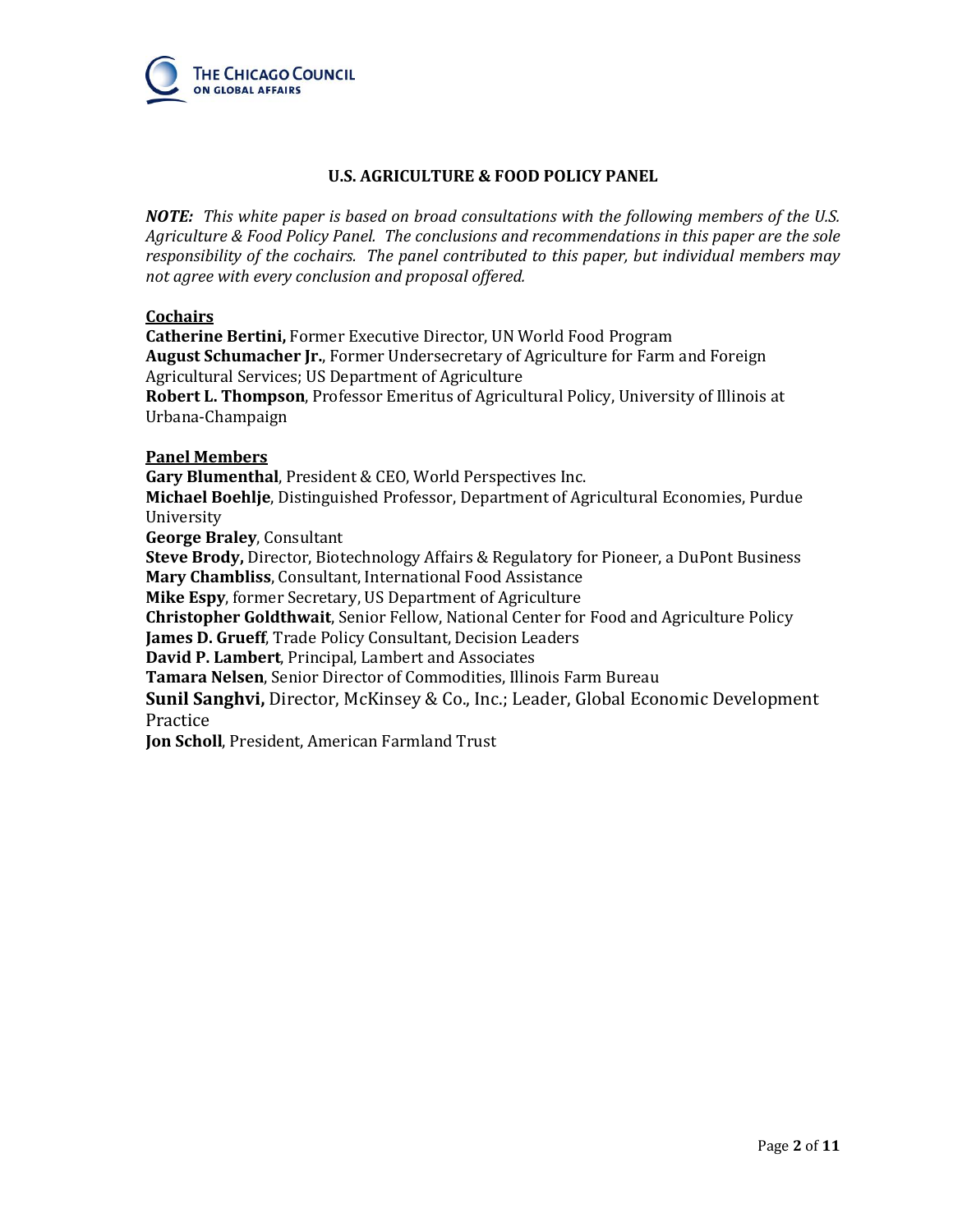

## **ABOUT THE CHICAGO COUNCIL ON GLOBAL AFFAIRS**

The Chicago Council on Global Affairs, founded in 1922 as The Chicago Council on Foreign Relations, is a leading independent, nonpartisan organization committed to influencing the discourse on global issues through contributions to opinion and policy formation, leadership dialogue, and public learning.

The Chicago Council takes no institutional positions on policy issues and has no affiliation with the U.S. government. All statements of fact and expressions of opinion contained in the white paper are the sole responsibility of the U.S. Agriculture and Food Policy Panel's cochairs, and may not reflect the views of their respective organizations. The white paper is based on broad consultations with members of the U.S. Agriculture & Food Policy Panel. The conclusions and recommendations in this paper are the sole responsibility of the cochairs. The panel contributed to this paper, but individual members may not agree with every conclusion and proposal offered.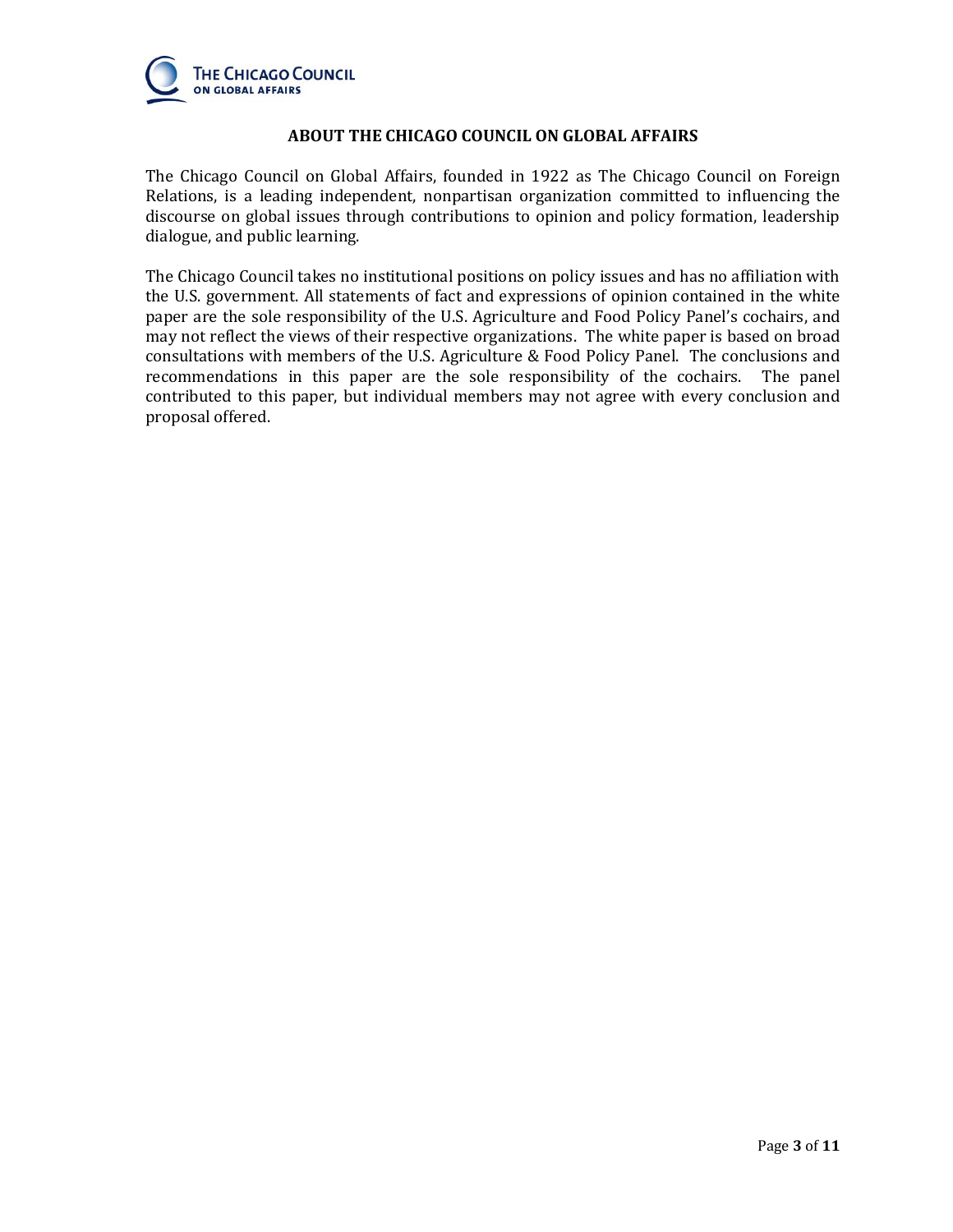

# **U.S. AGRICULTURE AND NUTRITION POLICY STATEMENT: TRANSFORMING AMERICAN FOOD AND AGRICULTURE POLICY**

Bold realignment of U.S. agriculture, nutrition, and food policy is vital to respond to the new global food environment. Global food output must increase by 70 percent to feed a world population that is forecast to reach 9.5 billion by 2050.

U.S. farm policy is presently rooted in the food surpluses of the  $20<sup>th</sup>$  century rather than the tight supplies and high, volatile prices of the  $21<sup>st</sup>$  Century. A new approach is needed, both to encourage larger output and to meet the greatest risk to U.S. producers today, a ruinous drop in revenue.

The coincidence of the 2012 farm bill and the deficit-reduction goals of Congress creates an ideal time to adopt a new food and farm policy built on revenue assurance for all crops and livestock, that provides more and healthier food, focuses on stewardship of working land rather than land idling, improves food security overseas, reinvigorates the agricultural research system, invests in rural productivity, and provides U.S. leadership in agricultural trade.

This white paper is a proposal for how to bring about this change. **The projected federal savings for implementing the proposed recommendations are estimated at \$7.5 billion per year; \$75 billion over ten years.** 

# **BOLD CHANGE IS NEEDED TO STRENGTHEN U.S. AGRICULTURE**

American consumers have long taken for granted a diverse, plentiful supply of safe, nutritious, and affordable food. American farmers have enjoyed competitive advantages in food production, the resilience of U.S. natural resources, and a vibrant export trade.

Food policy is critical not simply to the farm community, but to the nation. Its economic impacts are far-reaching. It includes many of the nation's leading firms and agriculture has been a rare positive and enduring bright spot in the country's otherwise continuing negative balance of trade. Agriculture affects all regional and local food systems. Food policy affects our health, our safety, our environment, our culture, and our global relationships. Agricultural technical assistance, food aid, and trade can also become a catalyst for change in developing countries.

For all of its manifold achievements, change is needed to ensure America's agriculture and food sectors can meet the demands and growing challenges of the  $21<sup>st</sup>$  century. American agriculture will need to:

- Reduce agriculture's cost to the tax payer, and spend budgeted more smartly To address the U.S. deficit, all government programs will need to do more with less money. Agriculture and farm programs will need to lower costs, while still accomplishing key objectives. Remaining funds will need to be used wisely and effectively to sustain U.S. agriculture's competitive edge.
- Increase food production to feed a growing world sustainably **-** Out of the world's seven billion people, approximately one billion live on less than \$1/day and struggle to afford enough food. World population is expected to expand by 38 percent by 2050. Global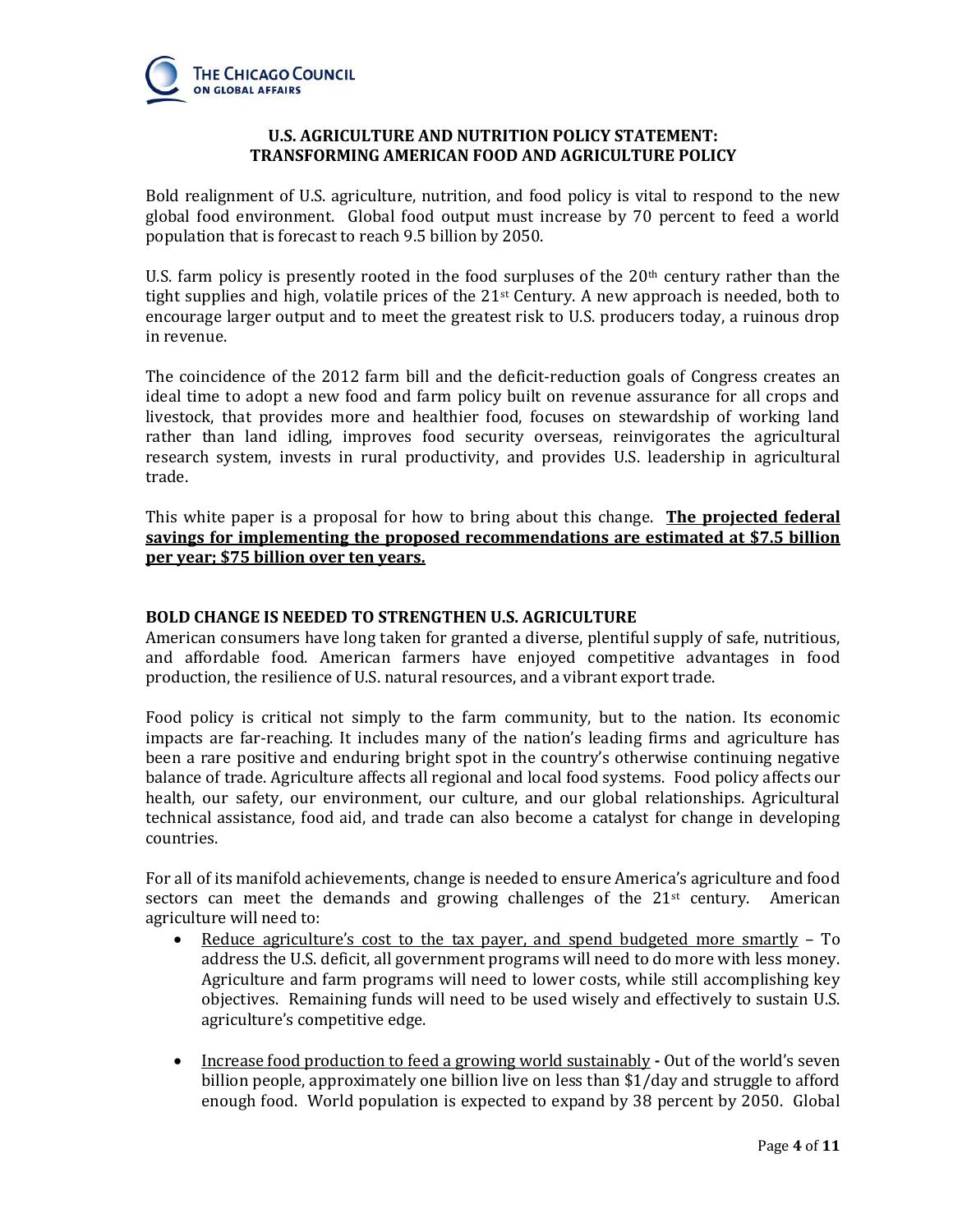

food production will need to increase by 70 percent to feed a growing and increasingly affluent population. Increases in production will need to use fewer resources in a higher-risk environment due to increasing frequency of extreme climatic events.

- Make nutrient-rich food more widely available **–** Two thirds of American adults are overweight or obese and the portion of obese children has tripled in a generation. Prevalence of obesity inhibits productivity of the US work force and threatens major health care cost increases if it remains unchecked. Moreover, the life expectancy of some of today's children will be significantly shorter than their parents if current trends in poor diet continue. Diet is a major modifiable risk factor to obesity, nutritionrelated chronic diseases, and under-nutrition. The agriculture and food sectors produce everything that people eat, and can help prevent and treat obesity and chronic disease by making healthy food more accessible.
- Guard against unexpected declines in revenue– As agriculture is a highly capitalintensive, debt-financed industry, significant losses in farm revenue can inhibit U.S. agricultural competitiveness over the long-term and risk reliability of the U.S. food supply. Government support is needed to minimize the impact of catastrophic revenue declines.

Current U.S. agriculture and food policy is outdated, duplicative, and financially unsustainable. The federal government's approach to halt the very steep decline in already-low farm household incomes in the 1930s was both to support price and to constrain output, in hopes of bolstering farmer income through supporting the prices of cotton, grains, and dairy; and later soybeans and sugar. Although no longer relevant, those ideas – commodity-specific price supports and supply controls – guide farm programs today and overshadow modernizing reforms that began in 1990. The U.S. runs numerous farm support programs, many which touch the same farm or parcel of land. Although federal outlays for these programs have declined in recent years due to historically high commodity prices, grain, oilseed and cotton, were forecast to cost the government \$6 billion in fiscal 2011 and \$4.1 billion in fiscal 2012. USDA's payments of premium on crop insurance policies cost approximately \$7 billion per year.

# **RECOMMENDATIONS: TRANSFORMING AMERICAN FOOD AND FARM POLICY**

The following are recommendations for strengthening America's agriculture, food, and nutrition sectors to meet the challenges outlined above. They also leverage America's agricultural strengths to improve its international standing through advancing global food security. The proposal is designed to reduce taxpayer spending on agriculture, and invest budgeted monies to strengthen the sectors for a prosperous and sustainable future. This transformational approach to U.S. agriculture policy will:

- Assure crop and livestock producer revenue against catastrophic losses;
- Achieve conservation goals through a focus on stewardship of working lands rather than idling of productive land;
- Increase U.S. production and access to nutrient-dense food to promote better health for Americans;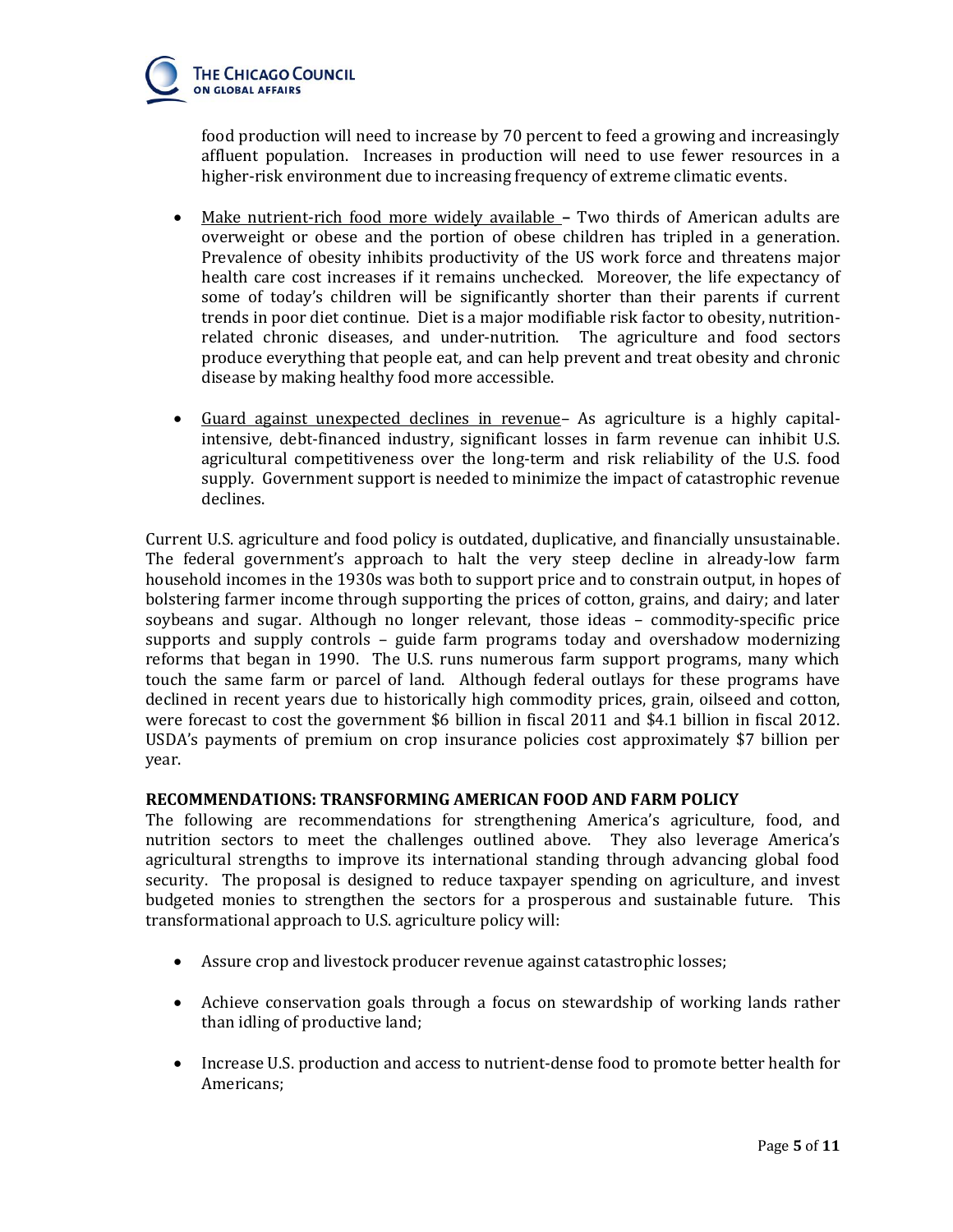

- Advance U.S. leadership in global food security to alleviate global poverty and spur economic growth;
- Enhance the U.S. agriculture and food sectors' competitiveness by reinvigorating the public agricultural research system, revitalizing America's aging rural infrastructure (including broadband), and removing barriers to agricultural trade.

# **The estimated federal savings for implementing these recommendations is \$7.5 billion per year.**

Five separate but inter-linked actions are recommended:

- 1. Modernize and streamline U.S. farm supports and conservation programs.
- 2. Increase access to healthy foods.
- 3. Redefine U.S. international aid promoting food security, while also making U.S. food aid more efficient and effective.
- 4. Demonstrate America's commitment to trade.
- 5. Invest in rural America.

The recommendations can be achieved through the detailed actions below:

**RECOMMENDATION 1: Modernize and streamline U.S. farm supports and conservation programs.** American farmers face escalating challenges: global competition, price volatility, increased costs of doing business, increased market opposition, and greater frequency of extreme climatic events. Farming is an inherently a volatile and risky business and the United States has protected its farmers' income through a series of risk management tools and programs. However, these farm programs, originating from the Great Depression era, are outdated, duplicative and benefit only a small percentage of U.S. farmers and commodities. A new U.S. farm program should be based on one, federally supported revenue assurance for all crops and livestock and on stewardship of working farm and ranch lands to enhance productivity while meeting high environmental standards.

**Action 1a: Merge all farm support programs, including the subsidy for crop insurance premiums, into one federally supported revenue insurance program.**  The United States should consolidate duplicative farm support programs into one revenue insurance program for which all farmers and ranchers are eligible.

This revenue assurance program would shield farmer revenue from the adverse impact of low prices and/or poor yields by guaranteeing a certain percent of average past revenue. By consolidating farm support programs – direct payments, loan deficiency payments, counter-cyclical payments, the Average Crop Revenue Election (ACRE), and ad hoc disaster payments through the Supplemental Revenue Assistance (SURE) program - and replacing the current subsidy toward crop insurance premiums, this new program would be more comprehensive and equitable than those currently underway.

Studies by the University of Minnesota and USDA demonstrate revenue plans offer better protection to growers than traditional support programs. Under the revenue protection plans, there was less variability in farm revenue, which gives growers added security, and less variability in government costs, which allows better government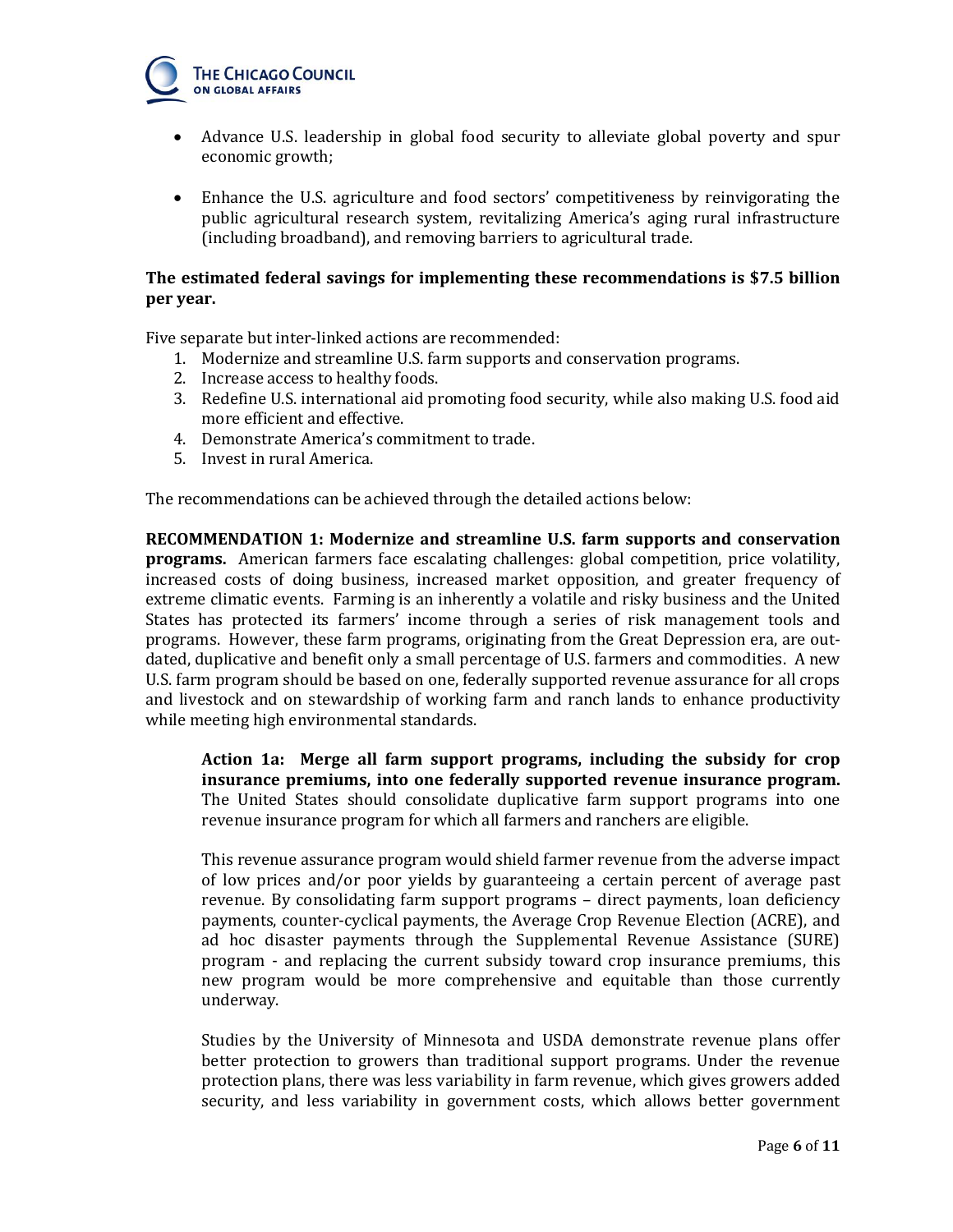

planning. Additionally, whole-farm revenue plans are also less expensive to taxpayers than traditional support programs. It can be expected to cost notably less than the combined price of farm support programs and the federal subsidies for crop insurance.

## **Summary of Savings**

- **Current costs of farm support programs:** \$6 billion/ year
- **Current cost of subsidy towards crop insurance premiums:** \$7 billion/ year
- **Projected cost of proposed whole-farm revenue insurance program:**  \$10.5 billion/year
- **Total savings: \$2.5 billion/year**

**Action 1b: Consolidate conservation programs to increase efficiency.** Farmers and ranchers are stewards of a significant portion of the America's land resources. Farm policy reform should emphasize environmental stewardship of working lands, through programs that share the cost of stewardship, such as reducing runoff, or offer easements to protect the land from damage or development. The more than fifteen existing programs should be combined into a broader program to reduce administrative costs.

Of the funds now being spent on environmental conservation programs, 50 percent are paid to farmers and ranchers to keep land out of production at a time when historically high market prices are signaling more commodities are needed. The government should bring lands that can be sustainably farmed or used for grazing back into production. A portion of the funds saved from bringing idle-lands back into production can be dedicated to working land conservation programs to maintain critical environmental benefits.

# **Summary of Savings**

- **Current cost of Conservation Reserve Program (CRP):** \$2 billion/ year
- **Cost of proposed modifications to CRP:** \$1.5 billion/year
- **Savings from conservation programs' consolidation:** \$500 million/year
- **Total savings: \$1 billion/year**

# **RECOMMENDATION 2: Increase access to healthy foods.**

# **Action 2a: Protect and sustain funding for hunger and nutrition safety nets, such as the Supplemental Nutrition Assistance Program (SNAP).**

Maintaining the hunger and nutrition safety net is critical, with record numbers of Americans in poverty and some 46 million now accessing SNAP benefits, half of which are children. Deficit reduction should not come at the expense of the poor. These programs are also proven to offer an economic stimulus. Congress has exempted several safety net programs, such as SNAP, from sequestration should the Joint Committee process prove unsuccessful. The Joint Committee and the Agriculture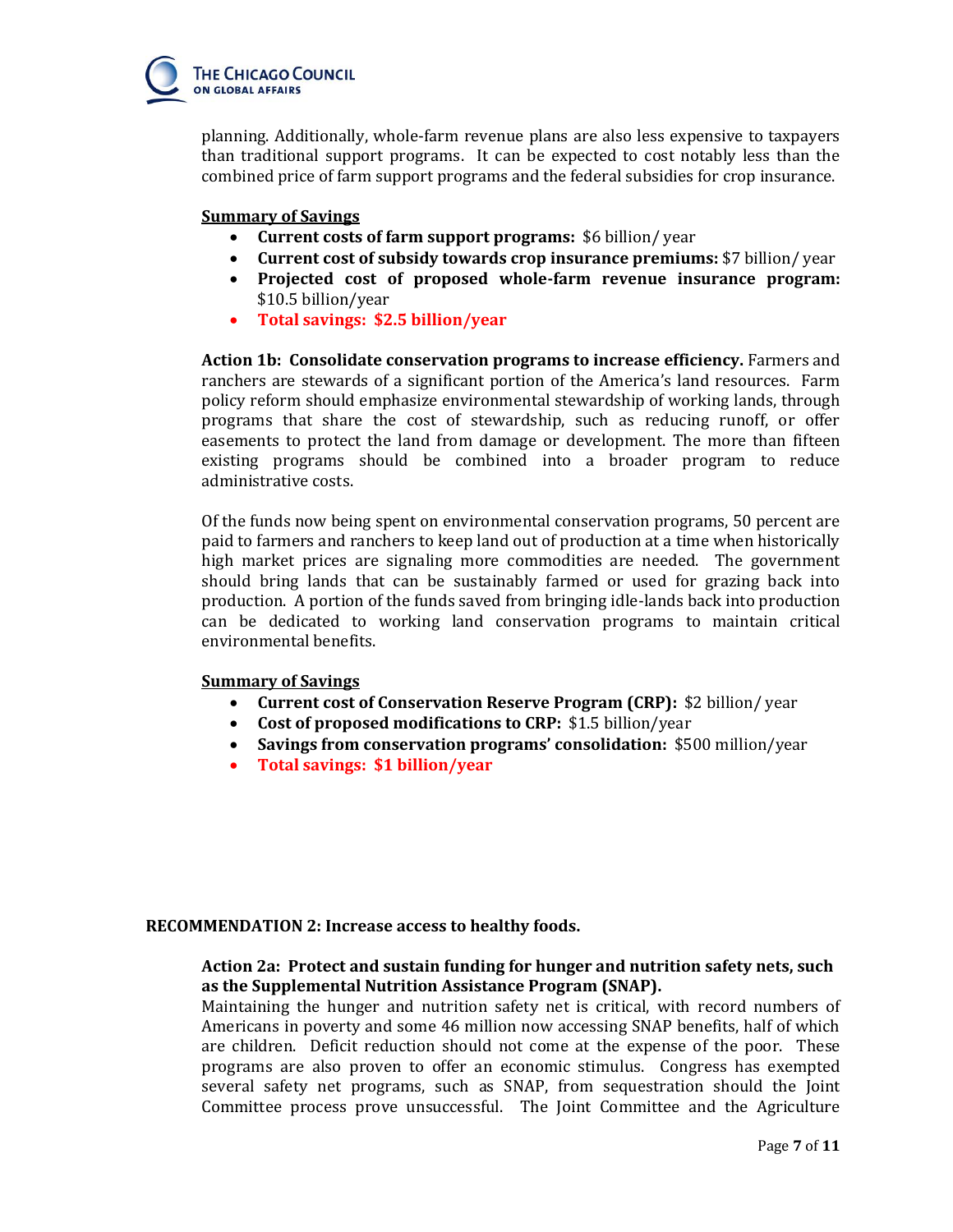

Committees should similarly exempt other key counter-cyclical nutrition and hunger alleviation safety nets, such as the Nutrition & Women, Infant, and Children (WIC) program.

SNAP, which helps poor people buy food, is also due for renewal in the 2012 farm law. Lawmakers should maintain benefits and eligibility rules at current levels, given that enrollment is at record highs due to persistently high jobless rates. However, USDA should be far more creative with testing of new approaches. The poverty rate in 2010 was the highest since 1993. An estimated 20.5 million people experienced deep poverty last year, with SNAP being the only cushion between them and destitution.

**Action 2b: Incorporate greater nutritional considerations into the Supplemental Nutrition Assistance Program (SNAP)**. Because of the sharp increase in obesity in the past two decades, the government should support efforts to increase consumption of nutritious foods through SNAP. The government should examine place of sugary drinks and foods in the program, aggressively testing to see if adjustments will improve nutrition. Low-income Americans get nearly nine percent of their calories from sugary drinks, twice the rate of the affluent. USDA should also support nutrition incentive pilot programs to test food selection options. Programs are being tested at approximately 300 farmers markets and show early positive response rates. In addition, USDA should actively test appropriate standards for the variety of foods stores must offer in order to be eligible SNAP retailers.

In addition, SNAP benefits should be released on a staggered basis, so that one-fourth of recipients receive their monthly allotment in each week of the month. This would smooth out customer flow in stores and make it easier for smaller retailers in poorer areas to stock fresh produce and other healthy perishables throughout the month.

#### **Summary of Savings**

No new funds expended; no monies saved. Potential savings to Medicaid over time, if decreased in availability sugary drinks and foods and increased access to fruits and vegetables results in declines in obesity rates.

# **RECOMMENDATION 3: Redefine U.S. international aid promoting food security, while also making U.S. food aid more efficient and effective.**

**Action 3a: Increase or sustain current funding levels for the** *Feed the Future* **initiative.** The U.S. has the opportunity to leverage its domestic agricultural success and expertise to show international leadership on agricultural development. A pivotal way to accomplish this objective is by setting agricultural development in low-income countries as a high and central priority of the U.S. development assistance and increase or sustain the present funding for *Feed the Future* (currently funded at  $\sim$ \$1 billion/year)*.* Global agricultural output must increase by 70 percent by 2050 to accommodate increases in population and rising incomes in middle- and low-income countries. A significant portion of this increase in production will need to occur in the developing world.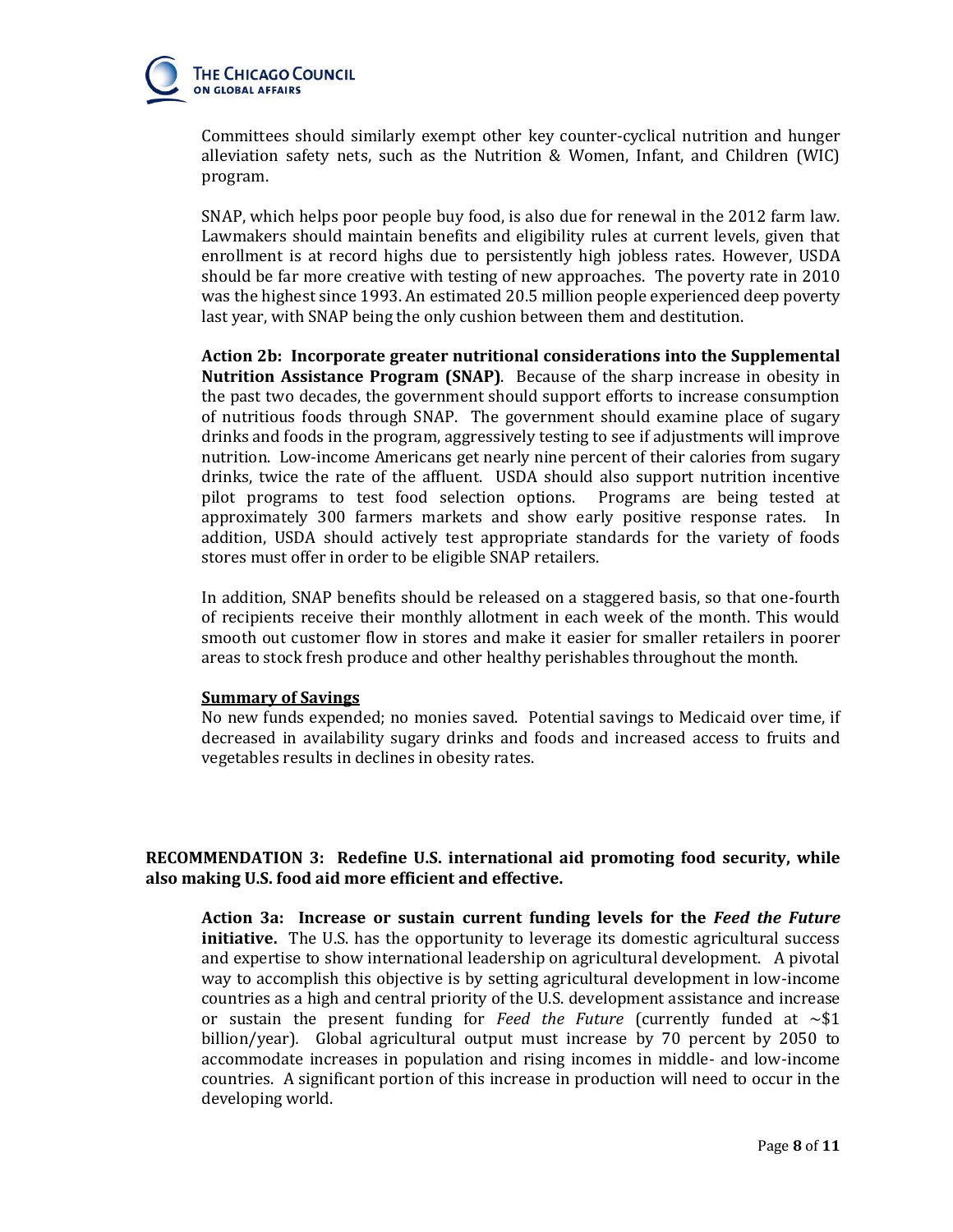

*Feed the Future* is supporting a broader international, multi-lateral commitment to support the development of agriculture and food systems in developing countries. The U.S. has emerged as an international leader promoting food security and can continue to build friendships internationally by supporting this initiative.

Beside its own efforts, the United States should support a robust international commitment to agricultural and rural development, including other foreign aid donors, the World Bank and other international development banks, and the governments of low-income countries themselves. The U.S. has an especially strong comparative advantage in strengthening agricultural research, extension and teaching systems abroad, especially through its land-grant university system. In addition, America should call for a review of the effectiveness of the international food security network to ensure maximum efficiency among international organizations.

**Action 3b: Improve America's food aid policies**. The United States is the world's largest donor of food aid to help hungry people. However, America does not get enough payoff from its large investment because of several long-standing practices in the way the aid is given. To make food aid more effective, the U.S. should transition to a primarily cash-based food aid system, except in certain situations of emergency. The U.S. should also end monetization.

In most cases, locally purchased food is a much more efficient and cost-effective way to give food aid than shipping U.S.-grown food to low-income countries. Buying food closer to the aid's destination stimulates local markets, supports local production, and ensures more timely delivery. It also offsets transport costs, which are estimated to make up approximately 50 percent of the total food aid budget. Donations of U.S. purchased food aid should still be made in emergencies and times of crisis, when local supplies are inadequate or nutritionally fortified foods are not readily available. When the U.S. ships food to a foreign port, sells it in the market, and gives the proceeds to an NGO, the proceeds are 50 to 70 cents on the dollar for what taxpayers are spent, and local markets are impacted negatively. Instead, the U.S. should give funds directly to NGOs.

#### **Summary of Savings**

No new funds expended; no monies saved.

## **RECOMMENDATION 4: Renew America's commitment to trade.**

Sweeping U.S. agricultural reform through replacing the entire array of agricultural support programs with a non-trade distorting whole farm revenue insurance program would signal a recommitment by the U.S. to a rules based international trading system. The United States should be a vigorous participant in discussions for a Trans Pacific Partnership, a potential regional agreement.

Congress should act quickly to approve the already negotiated free trade agreements (FTA) with South Korea, Colombia and Panama. The United States has dawdled over the pending FTAs while competitors such as Canada and the European Union are moving ahead. To assist U.S. negotiators, Congress should renew trade promotion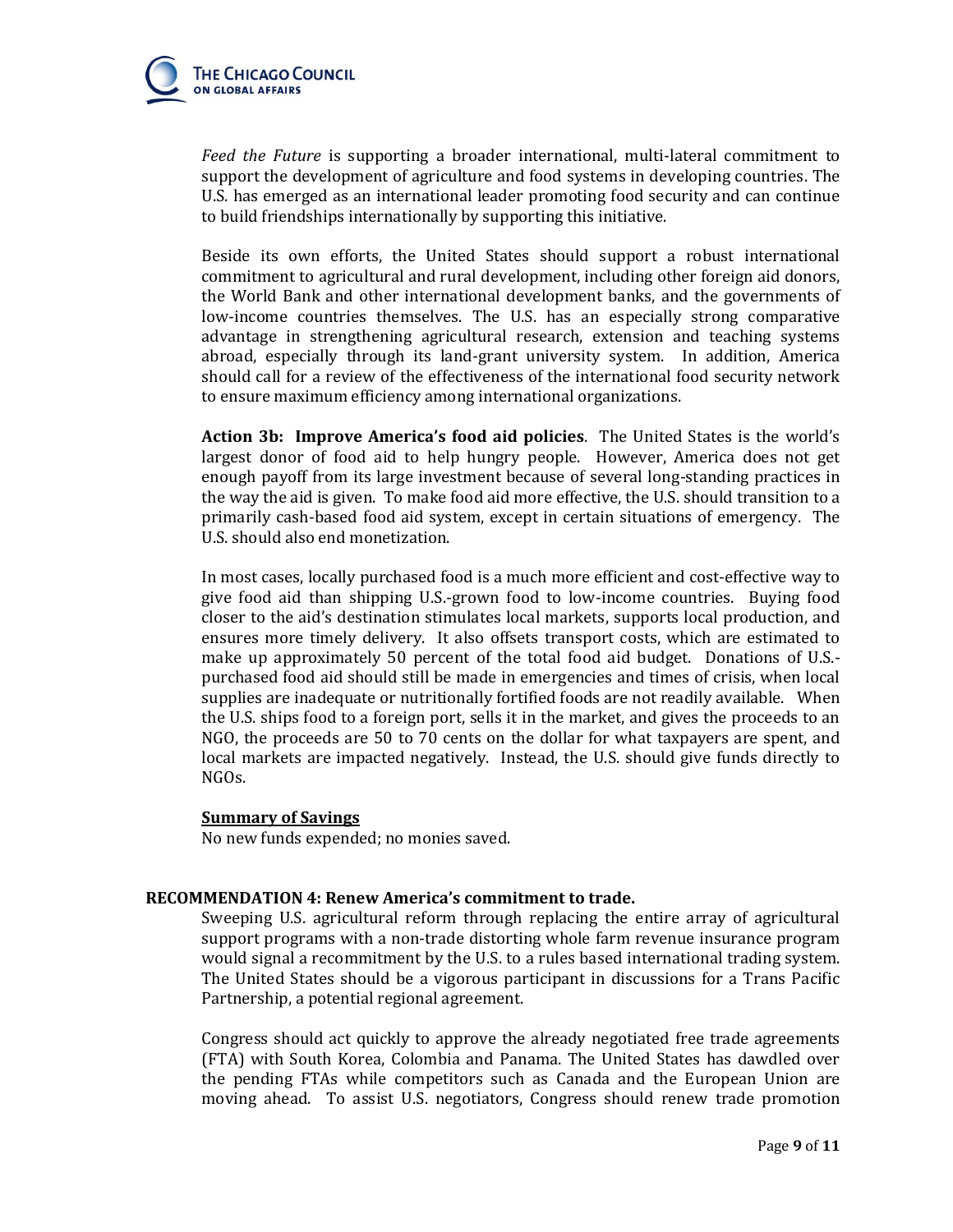

authority, which assures a prompt vote on proposed trade pacts without any amendments. The guarantee of a single up-or-down vote would encourage more trading partners.

U.S. export promotion programs should be combined as much as possible to create a uniform platform out of a jumble of programs with similar goals but different rules. The network of U.S. agricultural attaches and agricultural trade offices around the world is an important source of information on crops, markets and government policies. The data and critical analysis generated by these teams assists U.S. agricultural estimates and deepens trade policy discussions. Despite fiscal austerity, funding for the network should be maintained.

## **Summary of Savings**

No new funds expended; no monies saved.

# **RECOMMENDATION 5: Invest in rural America.**

# **Action 5a. Support agricultural research through reinvesting a portion of monies saved through streamlining crop supports and conservation programs.**

A balancing is needed between public and private investments in agricultural research. Agricultural research will be critical to increasing productivity sustainably, and ensuring the global competitiveness of the US agriculture. More research is needed, but public investment in research at the federal level is stagnant and investments at the state level are declining. A modest investment in agricultural research will yield significant economic benefits; each \$1 investment in agricultural research yields \$10 returns.

#### **Action 5b. Support investments in transport and informational infrastructure**.

Rural infrastructure is less maintained and more deficient than infrastructure in urban areas. The availability and easy accessibility to transportation network – highway, rail and river, in rural areas are one of the most commonly cited requirements of manufacturing and commercial establishments. Agriculture is the largest user of freight transportation, claiming 31 percent of all ton-miles transported in the United States in 2007.

Moreover, high-speed internet access is vital for long-distance commerce. No industry can be competitive without broadband; the Internet offers a quick way for small business to expand sales. Education and health care are enhanced by high-speed connections.

Federal incentives to offer rural broadband access everywhere must be maintained. Some 68 percent of American households have broadband connections but there is a 10 percent urban-rural disparity persists.

Federal reports on agricultural production and usage may become less accurate or nonexistent if budget cuts damage the data collection work of federal agencies. U.S. government reports are valued for their impartial presentation of salient facts of agricultural and manufacturing industries.